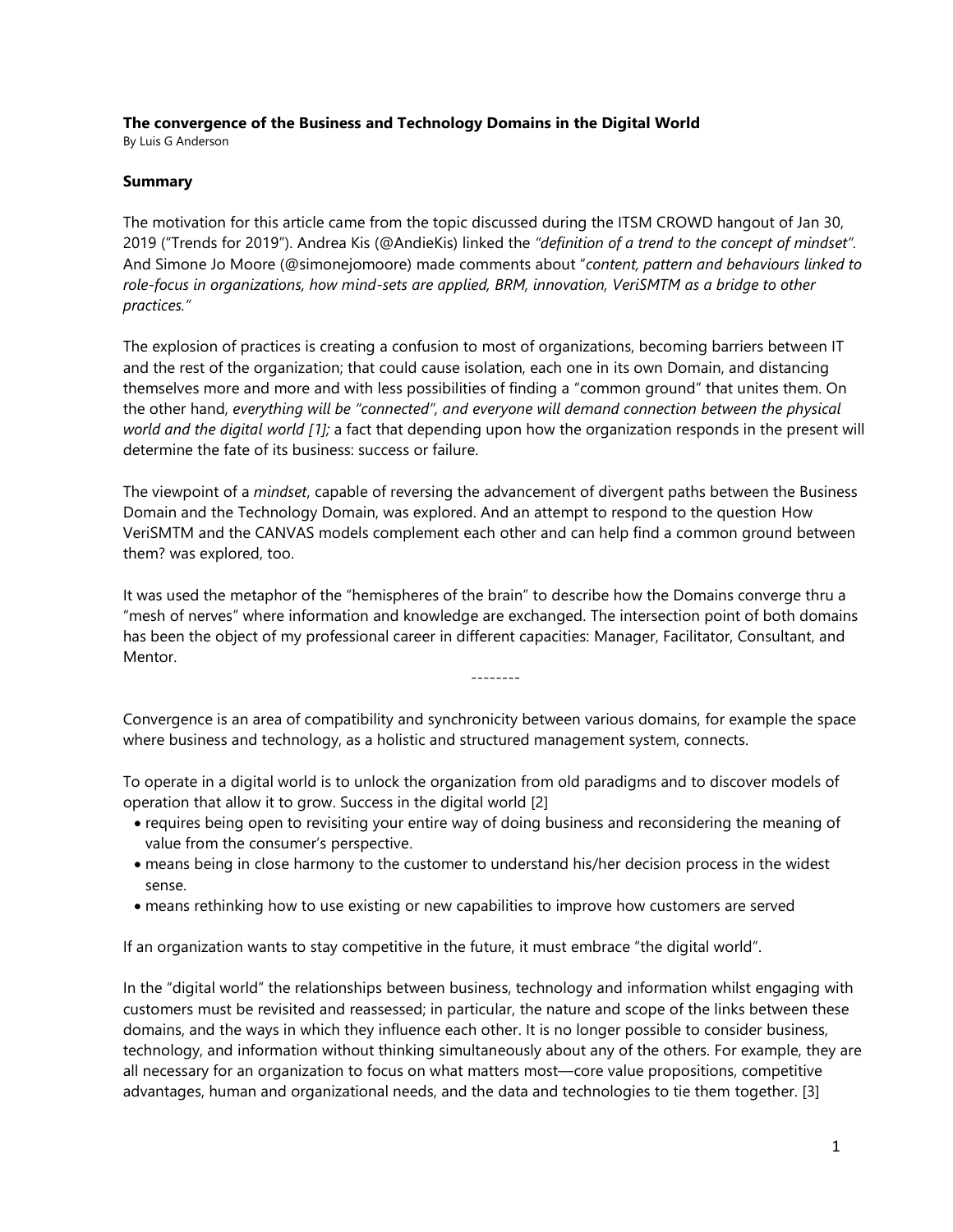Business models cannot exist without enabling technologies and information which support business models and processes that serve the interests of consumers.

Whilst the digital world contributes to the disappearance of the borders between domains, there is still an area of synergy between technology and business in which the information flows and the exchange of knowledge happens. For example, business strategies and corporate decisions may be influenced by technology advancements and changes, and operational business models enabled by technology are derived from business strategies.[4] (fig.1)



Fig.1 Business and Technology Domains

Think about the business and technology domains as the two hemispheres (left and right) that are part of a single complex system (the brain). No part alone would achieve much; the power of the system rests on how these two works together. Both halves play important roles in logical and intuitive thinking, in analytical and creative thinking that triggers actions. This is accomplished by multiple processes—some of which may operate better in the left hemisphere and some of which may operate better in the right hemisphere—but the overall functions cannot be said to be entirely the domain of one or the other hemisphere. [5]

The business and technology sides in many organizations still behave like two separate hemispheres of the same brain. The business side processes information and determines action in terms of revenue targets, products, customers, suppliers, organizational capabilities, and the like. The technology side processes information and determines action in terms such as applications, systems, data, and throughput. There has been a traditional bias exhibited by the "dollars and cents" half against the "engineering" half. The business doesn't always understand its other half and typically expects the technology side to behave and act exactly like itself. [6]

And far from having separate "lives", the two halves are not isolated systems that compete, they are designed to work together. Both hemispheres are connected by the *corpus callosum* ('a broad band of nerve fibers joining the two hemispheres of the brain') to serve the body (the whole organization) in different ways. [5]

The brain is a single, marvellously complicated, and deeply integrated system. Likewise, the entire organization; hence the Business Domain and Technology Domain are not isolated systems and should be designed to work together based on the exchange of information and knowledge sharing.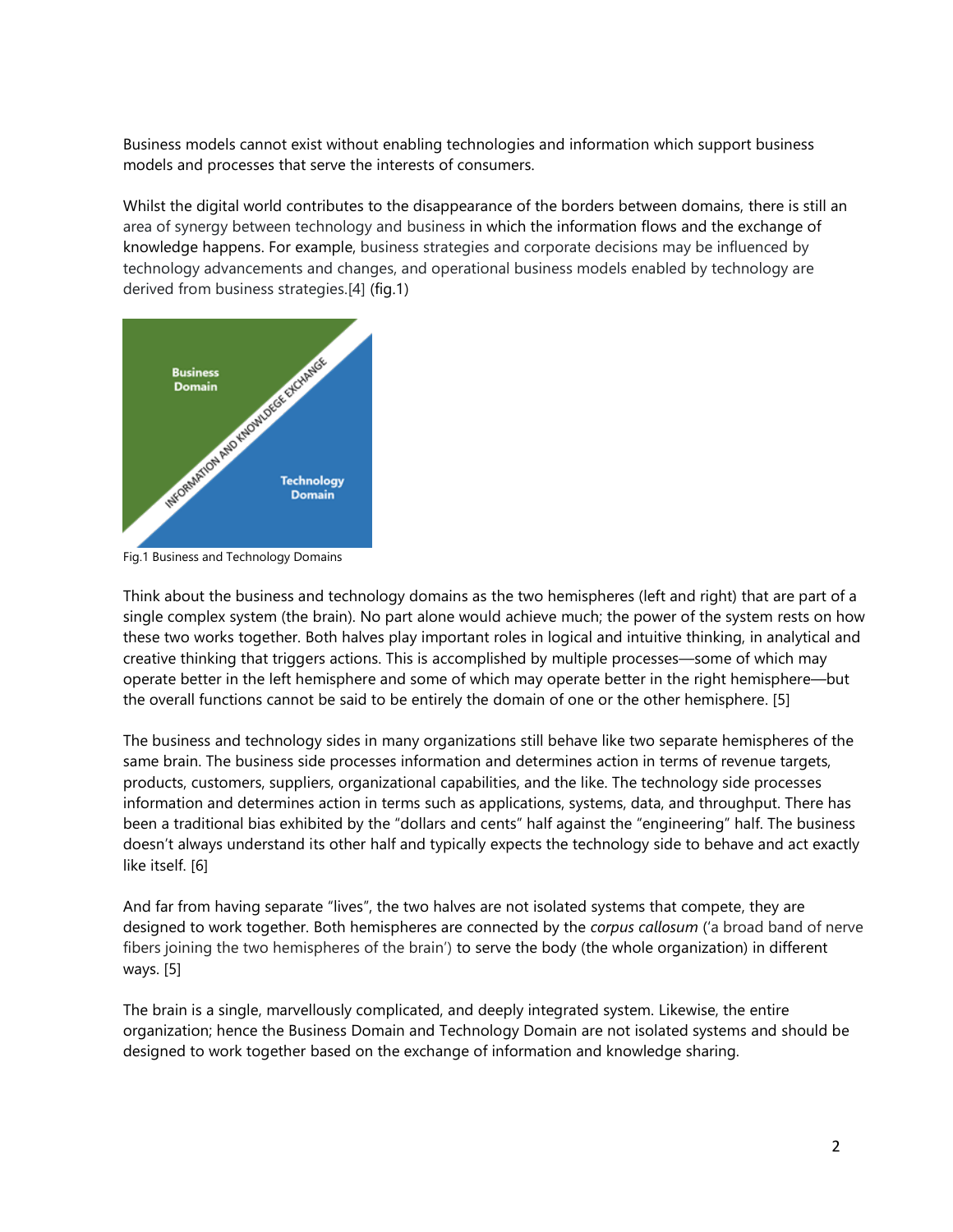Without good synergy, the most likely outcome is "too much, too little, wrong, expensive, resources wasted and unreliable technology and information" supporting business models that may or may not meet the expectations of the consumers they serve or exceed the potential of the business.

Indeed, organization should strive for a more "whole-brained" set of behaviors, norms, and practices. The business and technology halves need a unifying management system that can connect them and facilitate their coordination as a whole. [6]

True business-technology convergence assumes that the existing or new business model will occur with immediate reference to the technology and the information that enables them, along with management practices necessary to integrate them [9]. Knowing that business models are built, not in a vacuum, the convergence also consideres the environment in which they operate and compete with others.

When developing a new business model (or improving the existing one), ask (from the perspective of the business-technology-information relationship): If the model is capable or not (sub-optimized either over- or under-spend) to properly respond to the requirements of the consumers, when considering the technology used to support the operation or the information on which the design was based?

If an enterprise does not understand its competitive advantages and its current and future business model, not only will fail in the market place, it may also be tangled in a web of data of no real value and potentially waste important financial resources on unnecessary or irrelevant technology along the way.

Information is the greatest asset; the key to success is discovering, accessing and managing valuable sources of (existing) information related to the consumer, the business and the technology though. The real, fundamental question of our digital age is: What else can be information-enabled?

A successful "digital journey" is dependent on an effective convergence of business, technology and information. It is through this convergence that an organization can evolve from being technologysupported to being technology- and information-enabled businesses [7]. But in general, organizations are struggling with such transition: **from** technology-supported **to** technology- and then information-enabled business models.

## **What facilitates the convergence of Domains?**

Transitioning from IT Service Management (ITSM) to Enterprise Service Management (ESM) is also an evolutionary step that aims to facilitate the convergence of Domains.

It is a fact that the management of services has gained more and more importance in multiple industries and companies.

The concept of service management has expanded beyond IT into other areas of any organization, making almost all business functions dependent on IT.

The growing dependence on IT causes the Business Domain to trust IT TEAMs as the 'experts' implementing technologies to support business models and processes. Therefore, the perception is that *'everything is about IT'*; a common saying that has led in some instances to 'value traps' [8] ("practices and behaviours that at the time may seem correct, but that actually lead to trouble") because there are cases where an IT\_TEAM has not been able to completely fulfill its promise.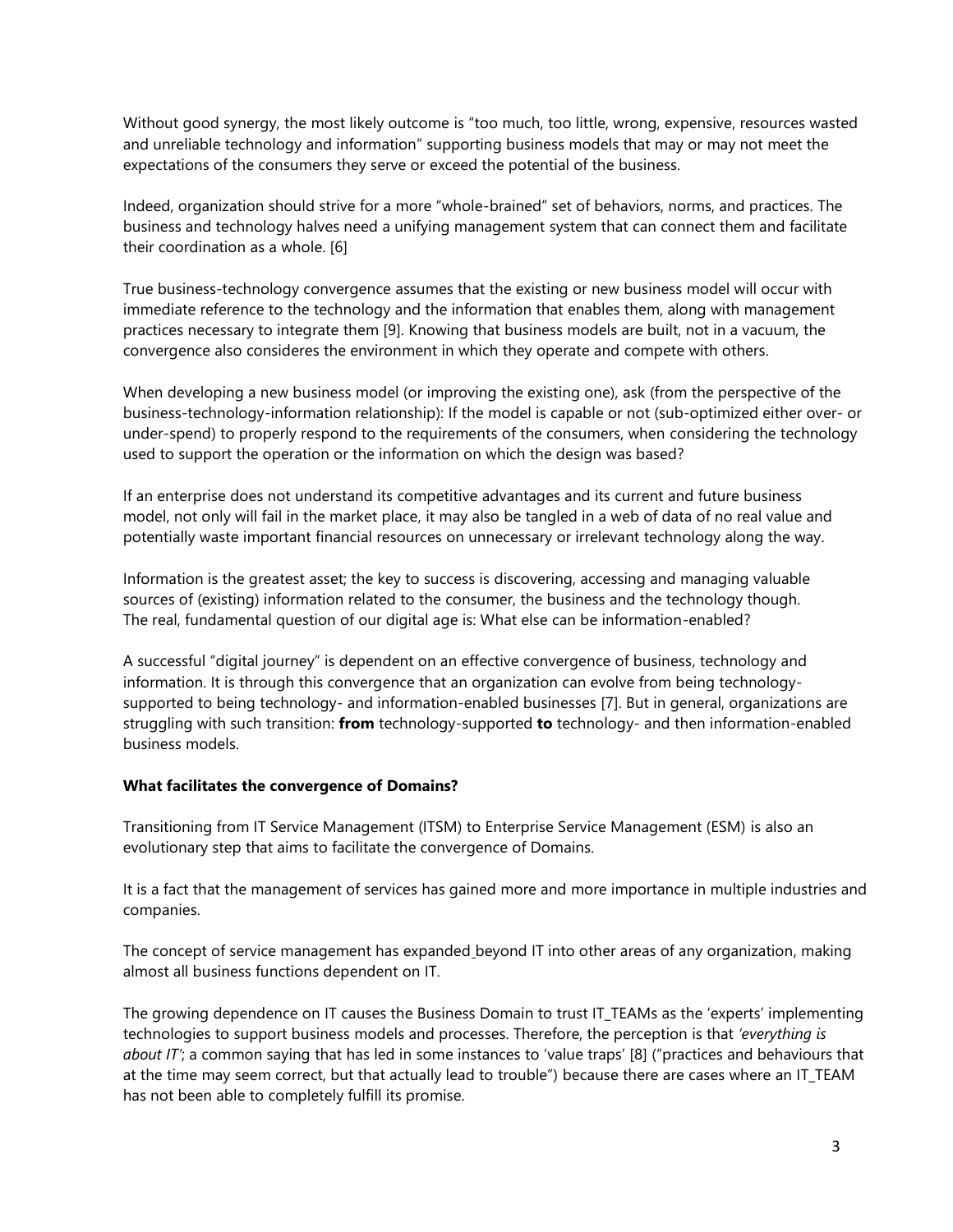Value traps creates barriers between IT and the rest of the organization, that put at risk the transition to technology-enabled and information-based business models.

Escaping the value traps requires breaking old paradigms and developing new ones to produce real and perceived value which makes possible a successful transition. For example, accepting that *everything is NOT about IT.*

The transition should be thought of as an inclusive development that blends individual departmental approaches into common and shared processes, systems and technology across the organization. It requires organizational change just as much as a technological change. It requires strong leadership, clearly articulated vision and business goals, and clear communication and collaboration between departments. [11]

The concept of service management has evolved

**FROM**

*"the management of services delivered to the business by IT teams"*

**TO**

*"the management of solutions (products & services) delivered to the consumers in order to satisfy their expected outcomes by Business teams (organizational capabilities)"*.

The implications are noteworthy: all parts of the organization are contributing and collaborating to deliver value in the most effective and efficient way. [11]

Coincidently or not, this is the foundational concept of VeriSM™ [4]:

- Everyone works together and contributes to the creation of solutions.
- It is not only for one area of the organization.
- It is part of the role played by people in the organization, regardless of the level in the hierarchy.
- It is an organizational (essential) capability, and
- technology is enabler of the business model and its processes, products and services.

Something that has not changed in the progression of Service Management and still is a need to be fulfilled: improving operational efficiency while driving service excellence.

Also, there is a new fundamental requirement: The need of *consistency across* the entire organization due to the increased compartmentalization of specialized knowledge, know how, practices, tools, etc. and the existence of multiple layers of comparable functionalities (duplication of efforts) that are present in some organizations, which adds a higher level of complexity.

If consistency is not attained, the proliferation of *islands of excellence* (silos) becomes difficult to support and a distraction from the main 'object of affection' of the business: The Consumer.

## **Modeling the Business Domain through CANVAS**

Osterwalder's work proposes a *single reference model,* based on common elements that are present on a wide range of business.

The **Business Model Canvas** (Fig. 2) [12] ("a Business Model on one page") is a visual chart with elements describing an organization's customers, business value proposition, supporting infrastructure, and finances. It helps create value for your business.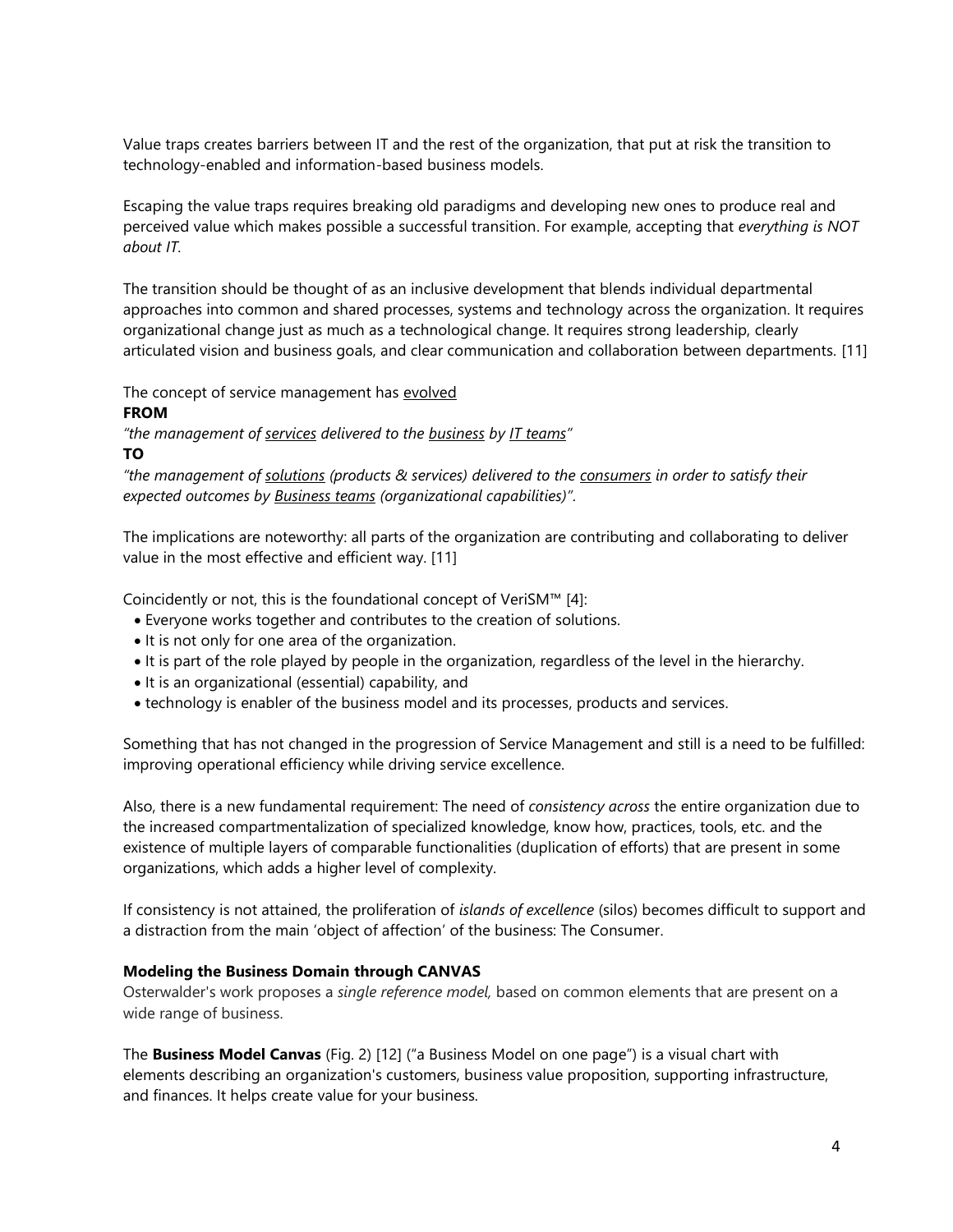

Fig. 2 adaptation of Business Model Generation, Osterwalder and Pigneur, 2010

The **value proposition Canvas** (Fig.3) [13] condenses and collects the essential value of product or service to be delivered by service provider. It helps create value for your customer. The Value Proposition Canvas has two sides. With the customer profile (right side) you clarify your customer understanding. With the value map (left side), you describe how you intend to create value for that customer. You achieve FIT between the two, when one meets the other.



Fig. 3 adaptation of Value Proposition Design, Osterwalder et al., 2014

Both templates help when documenting new or existing business models, customer segments, and delivery of value. Both models are built based on answers given to a series of questions related to a specific area. Both are good enough to accurately document the Business Domain (Fig. 4)





Fig. 4 Business Domain CANVAS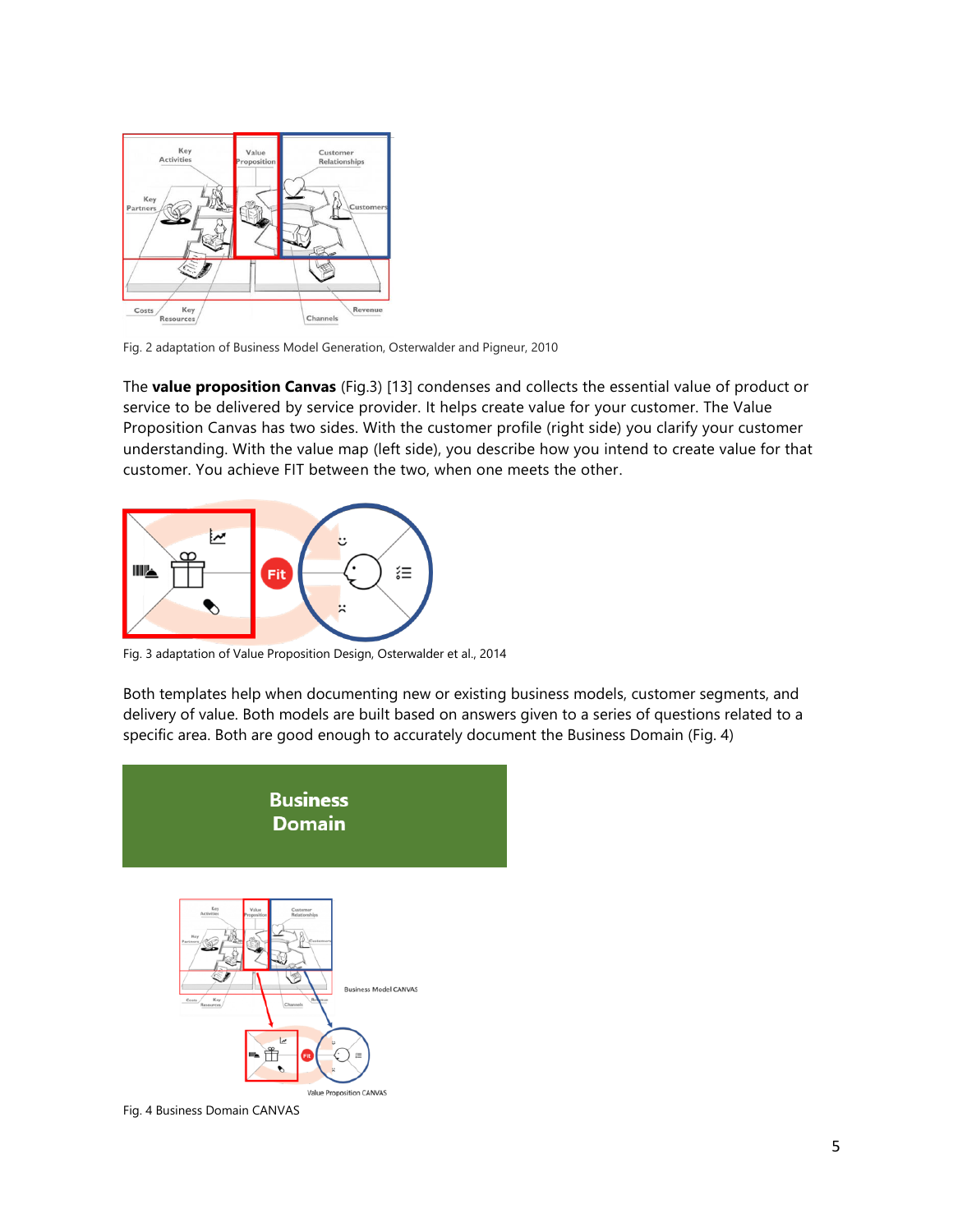## **How the Management Mesh facilitates the exchange of information between the Business and Technology Domains**

As was mentioned earlier through the metaphor of the brain, the *connective tissue* of both Domains ('hemispheres') from the viewpoint of VeriSMTM happens via the Management Mesh ('*corpus callosum' of the service provider*) (Fig. 2) by means of the exchanging information and transferring knowledge.



Fig. 2 Management Mesh connects the Domains

The management mesh [14] provides an enterprise view of the service provider and captures organizationalwide **resources** (people, budget, skills, knowledge…) and **environmental** operating factors (legal and regulatory requirements, competition, current operational practices…). The resources and the environment 'sides' (**Business Domain**) are a direct outcome of the guardrails defined within the Service Management Principles. These two sides will influence the management practices as well as the technologies used (**Technology Domain**) to meet the requirements.

The Management Mesh also represents how resources, environment, management practices and emerging technologies will integrate and operate together to deliver service value. This is where the 'synapses' occur between the 'dendrites and axons' (artifacts of the mesh mentioned) to exchange 'impulses' (information and knowledge) between them.

The mesh provides the flexibility to use and exploit the multitude of management practices available today as well as emerging technologies, (Technology Domain) while maintaining a close tie to the organizational environment and resources (Business Domain).

The mesh provides the 'plasticity' to 'mold' itself to requirements while staying true to the enterprise governance, principles and organizational portfolio (Business Domain). It allows the organization to continually evolve and transform by providing options for the design, development and operation of products and services, rather than being 'stuck' in one way of working.

Also, VeriSMTM 's organizational portfolio illustrates how capabilities and associated resources (Business Domain) enable specific value streams that deliver ('fit') customer needs ('expected outcomes').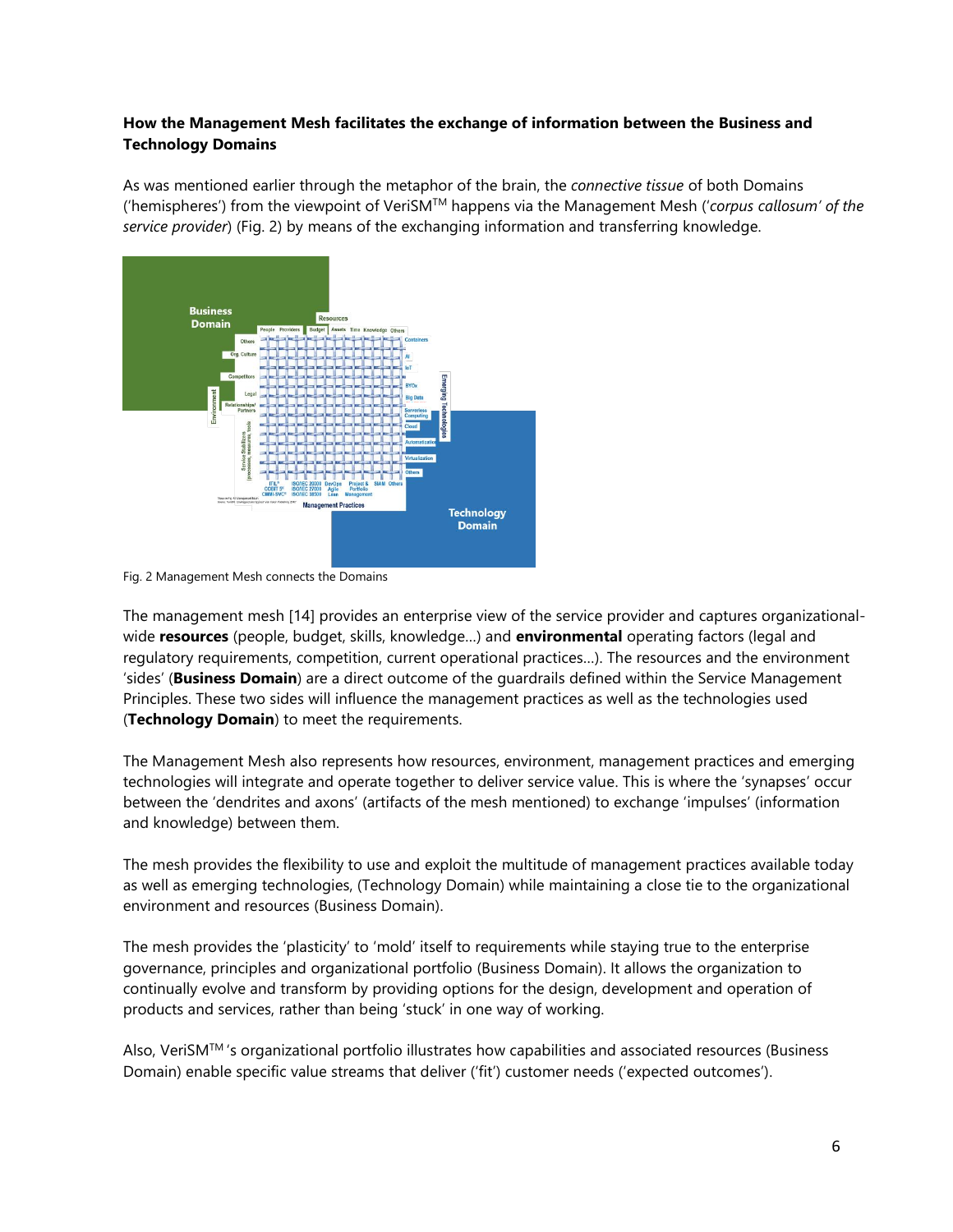# **How might the CANVAS Model and VeriSM TM collaborate to facilitate the convergence of the Business and Technology Domain?**

The CANVAS Models (Business Model and Business Value Proposition) provide a singular visual map of a business model's environment with markets, trends, customer needs and, competitors. This makes the operating model more tangible and will allow the organization to uncover new associations, discover new patterns, and ultimately lead to new business model ideas.

The CANVAS contributes with templates that are appropriate to define multiple value propositions (like a portfolio of value propositions or the *organizational portfolio* in VeriSMTM terms) and corresponding models, based on customer segments and profiles.

VeriSMTM 's organizational portfolio [14] illustrates how capabilities and associated resources (Business Domain) enable specific value streams. The value streams depicted within the organizational portfolio represent a high-level view of how products and services meet consumer needs within a market space. The CANVAS could be used to validate whether products and services delivered through the VeriSM<sup>TM</sup> model met customer expectations.

Through this type of visualization, the adoption and deployment of VeriSM $^{TM}$  and use of the CANVAS (Fig. 3) in organizations looking to strengthen their value driven Service Operational Model, would consolidate in one view the interaction between the said Domains for the benefit of the consumer.



Fig. 3 Convergence of Domains via CANVAS and VeriSM™

Both the CANVAS and VeriSM are reinforced by **Governance** - the supporting systems of directing and controlling the activities of the organization [4] and **Service Management principles** – based on governance, they are guidelines for the decisions and actions; the essential, underlying factors that form the foundations of successful service management.[4]

Table 1 shows at high level the correspondence and complementarity that exists between the VeriSM<sup>TM</sup> Model and Business Model CANVAS.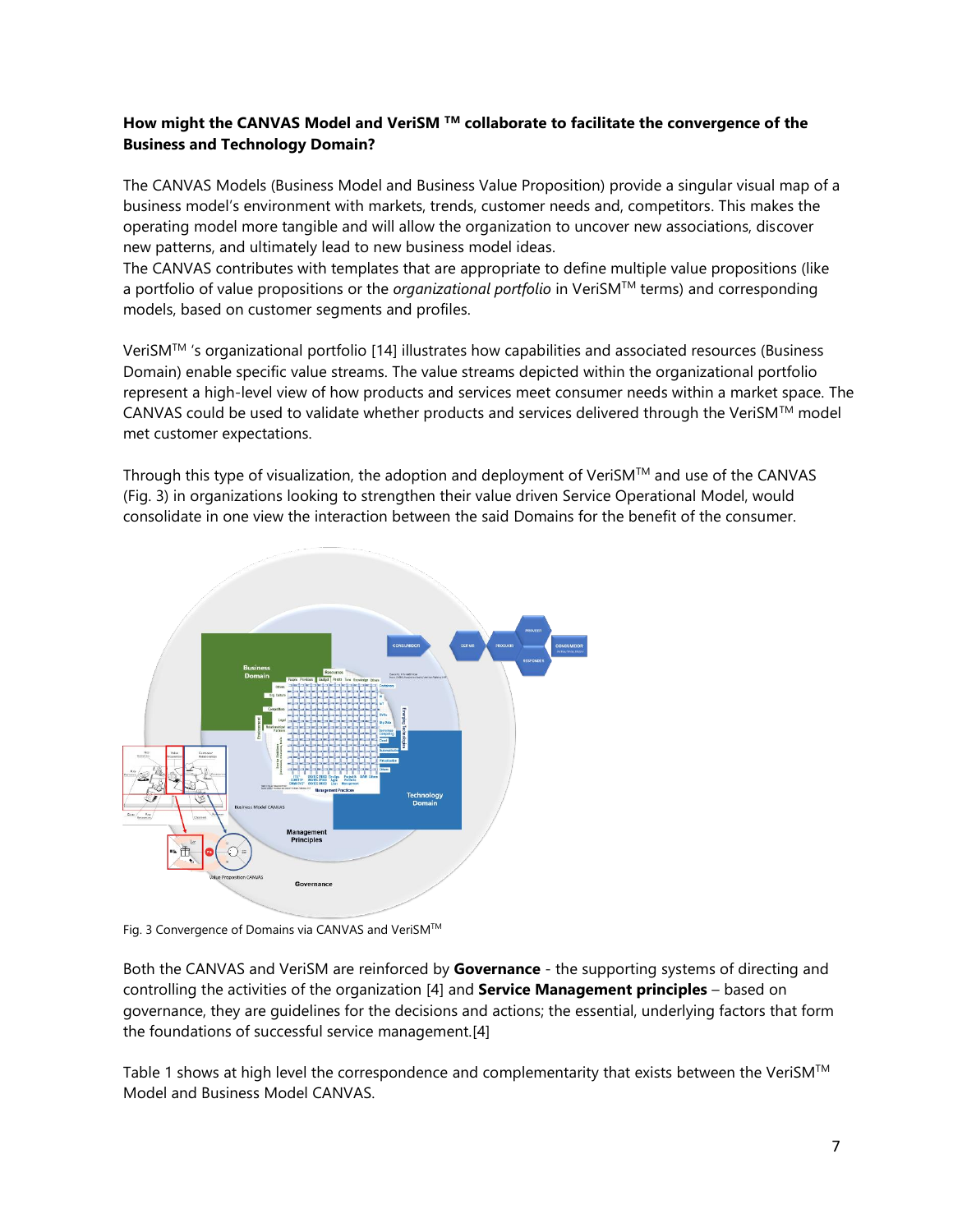| <b>VERISM™</b>                                                                                | <b>CANVAS</b>                                                                                                                                                                   |                                            |
|-----------------------------------------------------------------------------------------------|---------------------------------------------------------------------------------------------------------------------------------------------------------------------------------|--------------------------------------------|
| Governance, Service Management principles,<br>Strategic Plans, tactical and operational plans |                                                                                                                                                                                 |                                            |
| Start and end with the consumer                                                               | <b>Customer Segments</b><br>Defines the different groups of people or<br>organizations an enterprise aims to reach and<br>serve                                                 |                                            |
| <b>Emerging Technologies</b><br>(product/service enabler or digital channel)                  | <b>Channels</b><br>Describes how a company communicates with<br>and reaches its Customer Segments to deliver<br>a Value Proposition.                                            | <b>CUSTOMERS</b>                           |
| Service Management Principles                                                                 | <b>Customer Relationships</b><br>Describes the types of relationships a<br>company establishes with specific Customer<br>Segments.                                              |                                            |
| <b>DEFINE</b> activities                                                                      | <b>Value Propositions</b><br>The value proposition condenses and collects                                                                                                       |                                            |
| Organizational Portfolio and Value streams                                                    | the essential value of products and services<br>for the Customer Segment.                                                                                                       | <b>VALUE PROPOSITION</b>                   |
| Management Mesh                                                                               | <b>Key Resources</b><br>Describes the most important assets required<br>to make a business model work                                                                           |                                            |
| DEFINE, PRODUCE, PROVIDE, RESPOND                                                             | <b>Key Activities</b><br>Describes the most important things a<br>company must do to make its business model<br>work.                                                           | <b>SUPPORTING</b><br><b>INFRASTRUCTURE</b> |
| Service Management Principles and DEFINE<br>activities                                        | <b>Key Partnerships</b><br>Describes the network of suppliers and<br>partners that make the business model work.                                                                |                                            |
| Service Management Principles and DEFINE<br>activities                                        | <b>Cost Structure</b><br>Describes all costs incurred to operate a<br>business model<br><b>Revenue Streams</b><br>Represents the cash a company generates<br>from each Customer | <b>FINANCE</b>                             |
|                                                                                               |                                                                                                                                                                                 |                                            |

Table 1 VeriSM™ and Business Model CANVAS

To learn more about the CANVAS and what it is, and how to create and use a Business Model and Business Value Proposition CANVAS please see references to [12] and [13].

### **Key Take away**

The path of progress will move from alignment to synchronization to true convergence of business, technology and information. Increasingly, this will be the source of all dramatic competitive successes in today's marketplace. So, it is when they collaborate with each other, in other words: "run together".

To reinforce this thinking, here it is reiterated the importance of *"the management of solutions (products & services) delivered to the consumers in order to satisfy their expected outcomes by Business teams (organizational capabilities)"*.

Both VeriSM and CANVAS are an extraordinary ally to make convergence possible. I invite you to discover how they will collaborate in your convergence initiatives.

### **Acknowledgement**

I owe particular thanks to Claire Agutter (Chief Architect of VeriSM™ content) for her review and comments. She is an excellent facilitator for things to materialise as it happened with the creation of VeriSM.

VeriSMTM is a trademark of IFDC

#### **About Luis G Anderson**

Venezuelan-Canadian living in Toronto. Grateful for having been a member of the international team that contributed in the creation on VeriSM: Unwrapped and Applied. The intersection point of both domains has been the object of my professional career in different capacities: Manager, Facilitator, Consultant, and Mentor; particularly in the LATAM Region.